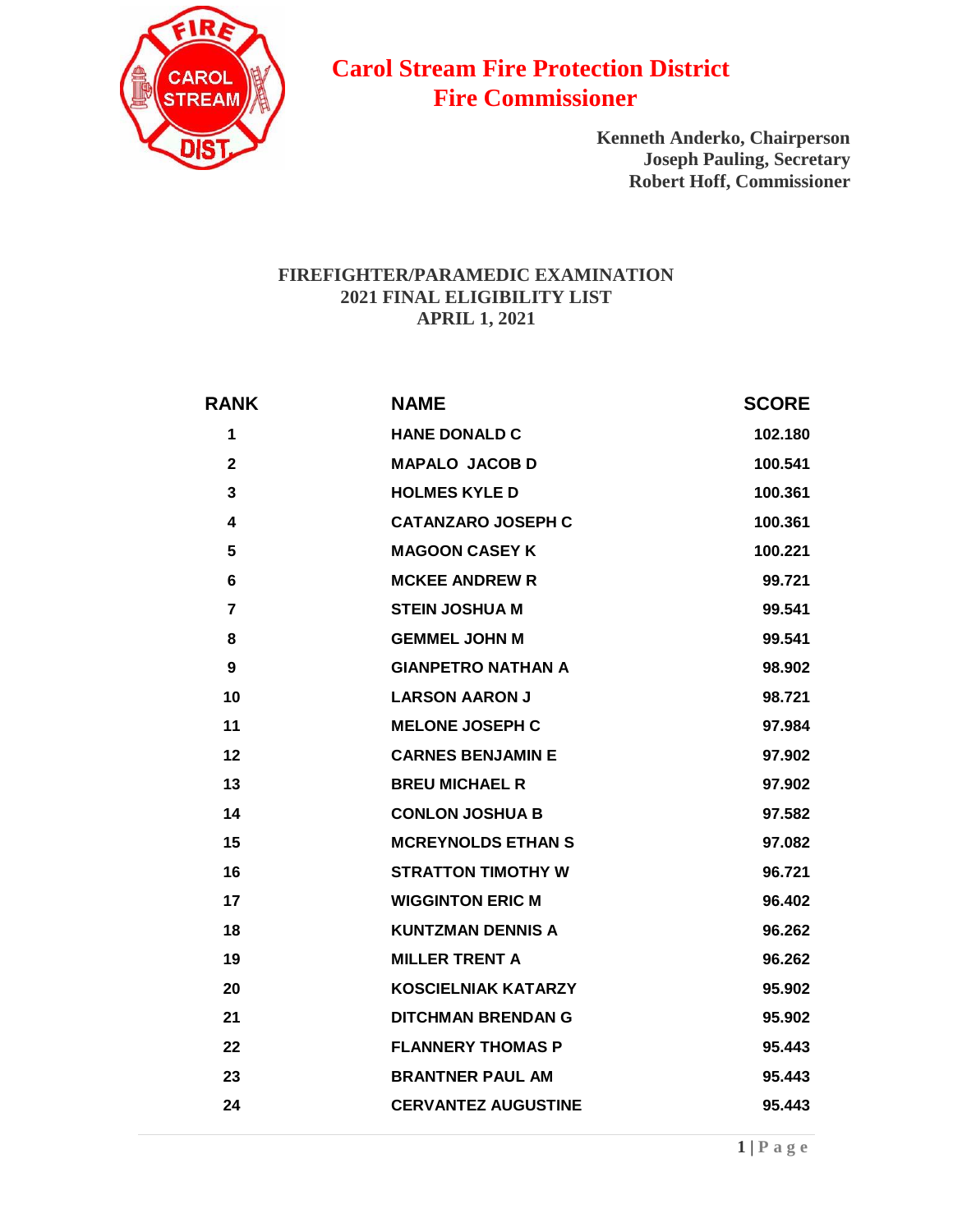| 25 | <b>NOVAK MICHAEL D</b>     | 95.443 |
|----|----------------------------|--------|
| 26 | <b>VOLPE CHRISTOPHER M</b> | 95.164 |
| 27 | <b>DEFINO FRANK J</b>      | 95.082 |
| 28 | <b>OLSON EMILY A</b>       | 95.082 |
| 29 | <b>MOREL ZACHARY M</b>     | 95.082 |
| 30 | <b>WATKINS WILLIAM C</b>   | 94.344 |
| 31 | <b>VILLA GILBERTO</b>      | 94.303 |
| 32 | <b>BJORKLUND MARK T</b>    | 94.262 |
| 33 | <b>WAGNER ALEXANDER J</b>  | 94.262 |
| 34 | <b>GRAFF KATHRYN M</b>     | 94.262 |
| 35 | <b>ADAMS SEAN W</b>        | 94.262 |
| 36 | <b>RUFFOLO ANTHONY J</b>   | 93.803 |
| 37 | <b>CAPES RILEY B</b>       | 93.803 |
| 38 | <b>SZYMANEK MICHAELSS</b>  | 93.803 |
| 39 | <b>WALTER ANDREW M</b>     | 93.443 |
| 40 | <b>JOHNS JACOB T</b>       | 93.443 |
| 41 | <b>HERRERA NAIM</b>        | 92.623 |
| 42 | <b>FRANKLIN LEVI G</b>     | 92.623 |
| 43 | <b>BIEGALSKI MARK G</b>    | 92.344 |
| 44 | <b>PEREZVARELA RAUDEL</b>  | 92.164 |
| 45 | <b>LETHEBY CAMERON J</b>   | 91.803 |
| 46 | <b>LAURIA JOSEPH D</b>     | 91.803 |
| 47 | <b>KEYES JACKSON L</b>     | 91.803 |
| 48 | <b>DIFFERDING DUSTIN T</b> | 91.344 |
| 49 | <b>HOLLIDAY LUKE C</b>     | 90.984 |
| 50 | <b>RODRIGUEZ BRANDON C</b> | 90.984 |
| 51 | <b>SCHMIDT RICHARD J</b>   | 90.984 |
| 52 | RODRIGUEZ ROGELIO          | 89.705 |
| 53 | <b>MCKINNEY NICK R</b>     | 89.344 |
| 54 | <b>RIVERA NICHOLAS A</b>   | 89.344 |
| 55 | <b>GALVAN ERNESTO B</b>    | 88.885 |
| 56 | <b>CIHAK RYAN M</b>        | 88.525 |
| 57 | <b>CHASTEN CHRIS W</b>     | 88.246 |
| 58 | <b>FURMAN OLIVER</b>       | 87.705 |
| 59 | <b>FACZEK ALEXANDER J</b>  | 87.705 |
| 60 | <b>BAUMGART MICHAEL D</b>  | 87.426 |